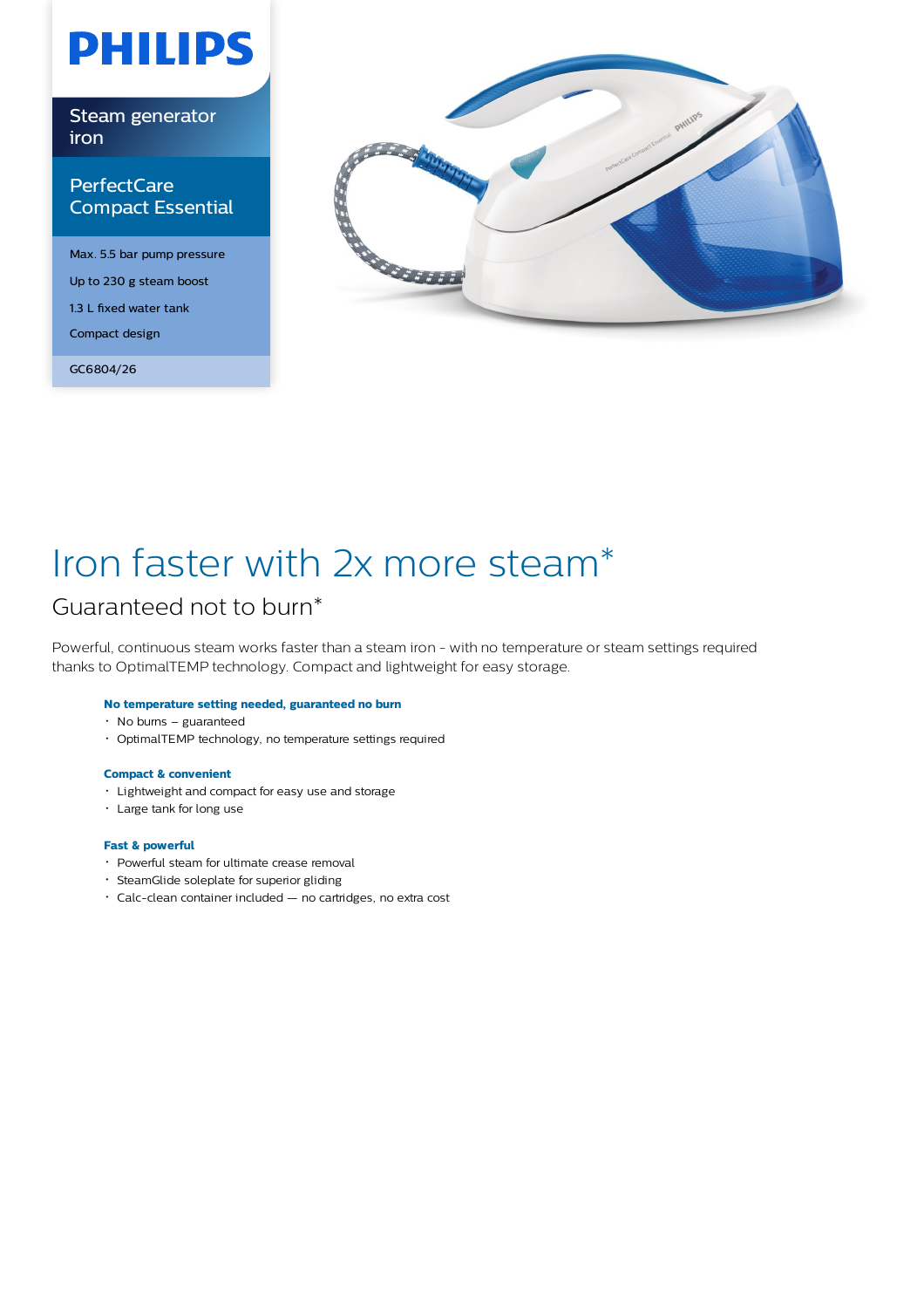# **Highlights**

#### **Ultra-powerful steam**



Strong, continuous steam tackles even the thickest fabrics with ease. Watch stubborn creases melt away with an extra steam boost just where you need it. This extra steam is perfect for vertical steaming to refresh clothes and curtains, too.

#### **No temperature setting needed**



Iron everything from jeans to silk without adjusting the temperature. Thanks to OptimalTEMP, no dial or settings are needed. So there's no more pre-sorting the laundry, or waiting for the iron to heat up and cool down. You're ready for any fabric, anytime

#### **No burns – guaranteed**



Thanks to OptimalTEMP technology, we guarantee this iron will never cause burns to any ironable fabric. You can even leave it resting face down on your clothes or ironing board. No burns, no shine. Guaranteed.

#### **1.3 L water tank**



A 1.3-liter transparent tank gives you more than 1 hour of continuous use. See clearly how much water is left and refill easily at any time under the tap through the large filling door.

#### **Smart descaling**



Our built in descaling system, Smart Calc Clean reminds you when you need to descale. It includes a container to make descaling easy. This means no cartridges are required and no additional costs.

#### **Compact and convenient**



The lightweight, compact size is perfect for storage and fits conveniently on your ironing board. Exclusive ProVelocity technology makes our steam generators smaller and more compact than ever.

#### **SteamGlide soleplate**



Our exclusive SteamGlide soleplate moves smoothly over any fabric. A durable, 5-layer coating – including anti-corrosive base – makes it last longer. Non-stick, scratchresistant and easy to keep clean.